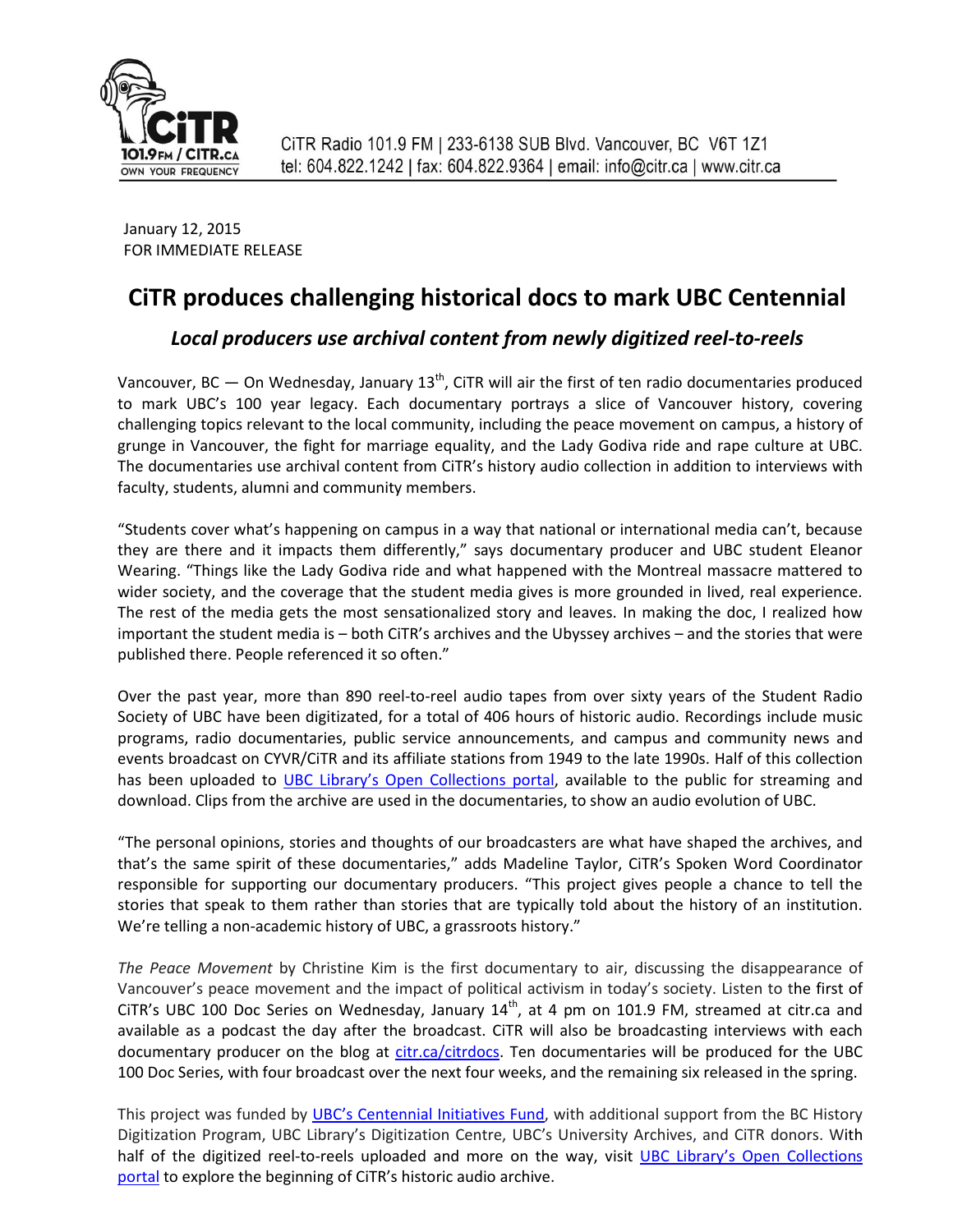

### **CiTR's UBC 100 Doc Series Broadcast Schedule:**

January 14<sup>th</sup> at 4 pm: **The Peace Movement** by Christine Kim January 21<sup>st</sup> at 4 pm: *Grunge* by Roger Allen January 28th at 4 pm: *Queer Decade* by Heather Kitching February 4<sup>th</sup> at 4 pm: *Waiting for Godiva: Conversations about Sexism at UBC, 1980-2013* by Eleanor Wearing

- 30 -

*For media enquiries, please contact Brenda Grunau, Station Manager, at 604-822-1242 or email [stationmanager@citr.ca.](mailto:stationmanager@citr.ca)*

*Interviews are available from CiTR staff and documentary producers. Descriptions of the documentaries and bios of producers are attached.*

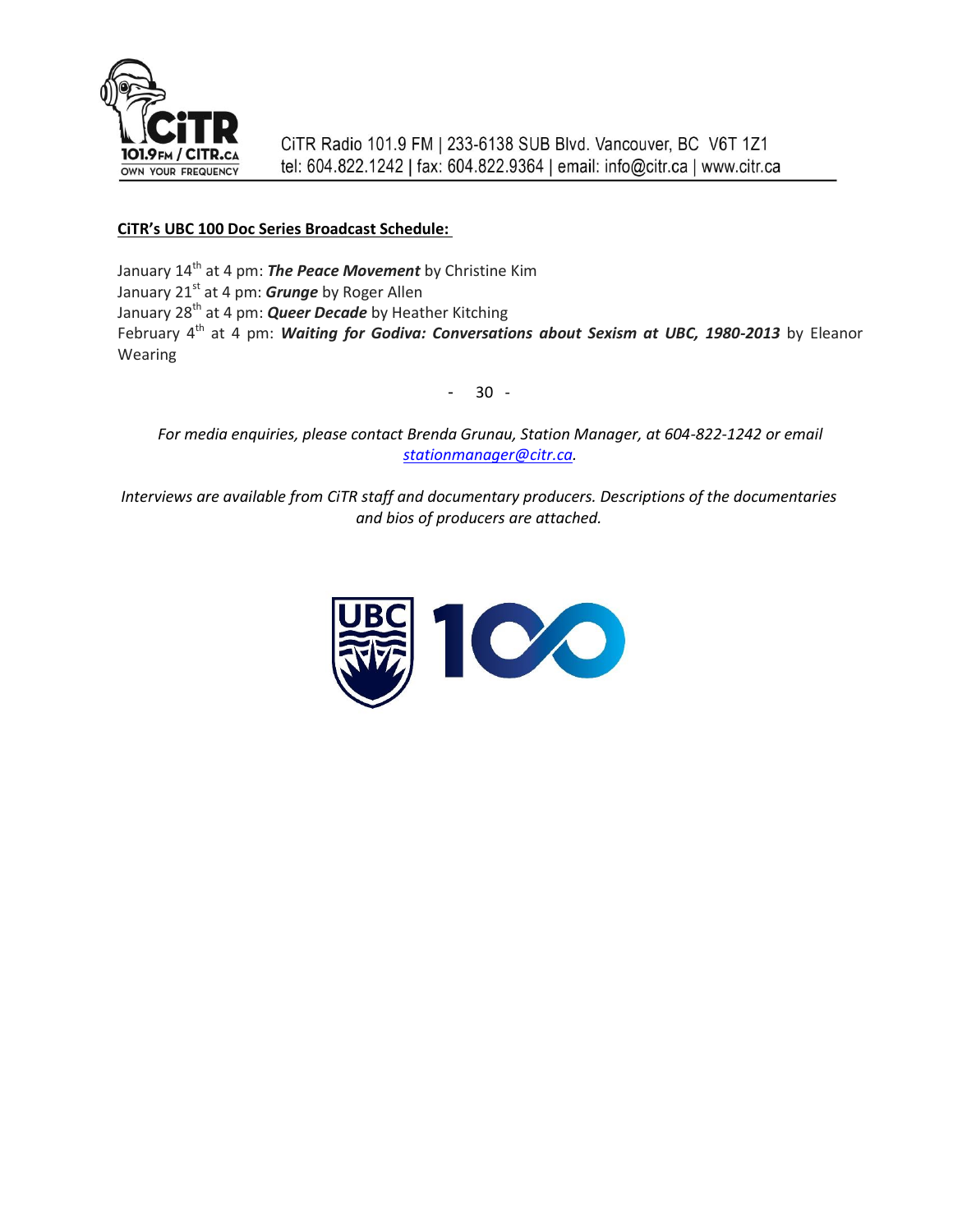

# **CiTR's UBC 100 Doc Series**

# *The Peace Movement: The Beginning and End of Nuclear Disarmament Campaigning in Vancouver*

### **Broadcast date: Wednesday, January 14th at 4 pm Podcast available Jan 15 at www.citr.ca/citrdocs**

The peace movement was an active campaign promoting total nuclear disarmament during a period in history where the two most powerful nations in the world seemed to be just one step away from blowing each other up, and subsequently the rest of the world. In the last decade of the Cold War, during the 1980s, the peace movement in Vancouver, BC, gained an unprecedented amount of traction. However, support for the movement was short-lived as peace activists dwindled in numbers moving into the 1990s and beyond. In fact, sentiments ferociously opposed to the existence of nuclear weapons today are far and few between. What were the factors that caused the peace movement in Vancouver to fail? Is the legacy it leaves behind one that supports the value of political activism as a powerful agent for change?

#### **Producer: Christine Kim**

Christine Kim is a 3rd year International Relations student at UBC. She began broadcasting at CiTR in her first year at UBC as a News Reporter for CiTR weekly current affairs program - *News 101*. After discovering a passion for different forms of artistic expression, Christine started volunteering for CiTR's arts and culture program. She is currently the director of the *Arts Report* and broadcasts live every Wednesday at 5pm on CiTR 101.9 FM.



# *Grunge*

**Broadcast date: Wednesday, January 21st at 4 pm Podcast available Jan 22 at www.citr.ca/citrdocs**

Grunge… was identified as a mixing of heavy metal and punk to create a slower and more complicated sound than earlier versions of punk but retained the same lyrical themes. Vancouver in the early to mideighties was hugely influential with bands like D.O.A. and the Young Canadians. By the early nineties the focus had shifted to Seattle's new grunge scene. Vancouver punks and non punks identified with grunge, experiencing a city is similar to Seattle in geography, climate and size. CiTR presented many big concerts in Vancouver. The digitized promos and interviews in the CiTR archive for grunge bands tell the story of Vancouver during this influential period.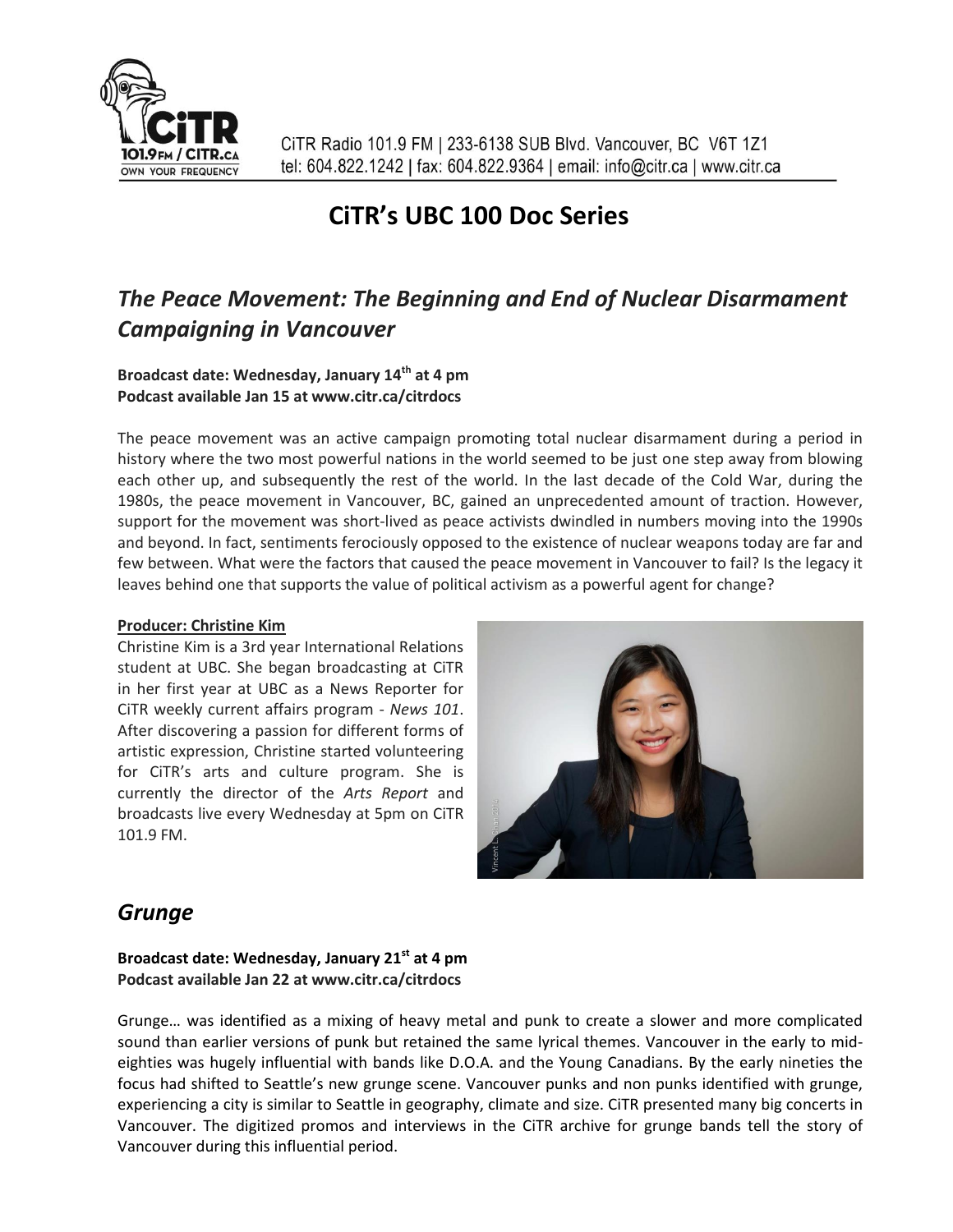

#### **Producer: Roger Allen**

Roger Allen is a designer with a Bachelor of Communication Design degree from ECUAD, and has worked over ten years in graphic design and marketing. With extensive experience in branding, as well as strong illustration and photography skills, Roger also runs an online image gallery and art direction site at rager1.com. Roger has guested on *Nardwuar the Human Serviette Presents* to discuss the history of punk rock in Vancouver, and has been an avid follower of the local music scene since the mid '80s.



## *Queer Decade*

## **Broadcast date: Wednesday, January 28st at 4 pm Podcast available Jan 29 at www.citr.ca/citrdocs**

1995-2005 is the story of the queer rights movement in Vancouver, during the era when queers finally started winning their rights. From the 1995 Supreme Court of Canada decision that ruled that lesbians, gays and bisexuals were entitled to equality under the law to the 2005 House of Commons vote to legalize same sex marriage nationwide, Queer Decade touches on key events in B.C.'s queer activist history, such as the Little Sister's court case and the Surrey School Board book ban. It also comments on the queer community's growth from a relatively white, middle class movement, to a more diverse and spiritually mature collective. The documentary features interviews with key activists and politicians who helped move queer rights forward. It also includes queer anthems from the era, and archived recordings from CiTR's *Queer FM*, including tape from British Columbia's first legal same-sex wedding.

#### **Producer: Heather Kitching**

Heather Kitching produced and hosted *Queer FM* on CiTR from 1993- 2010, earning a National Campus Radio Association Community Radio Award in 2006. She was also a regular contributor to This Way Out, the syndicated LGTB radio magazine out of Los Angeles, and a Canadian news stringer for SiriusXM OutQ, the LGBT talk station on SiriusXM Satellite Radio. During the 90s, she was an activist with the December 9th Coalition on LGBT issues, an organizer with BiNet BC, and a board member of Egale Canada. Heather currently lives in Thunder Bay, where she is finishing a degree in journalism through Carleton University and filling in as a reporter for the CBC.